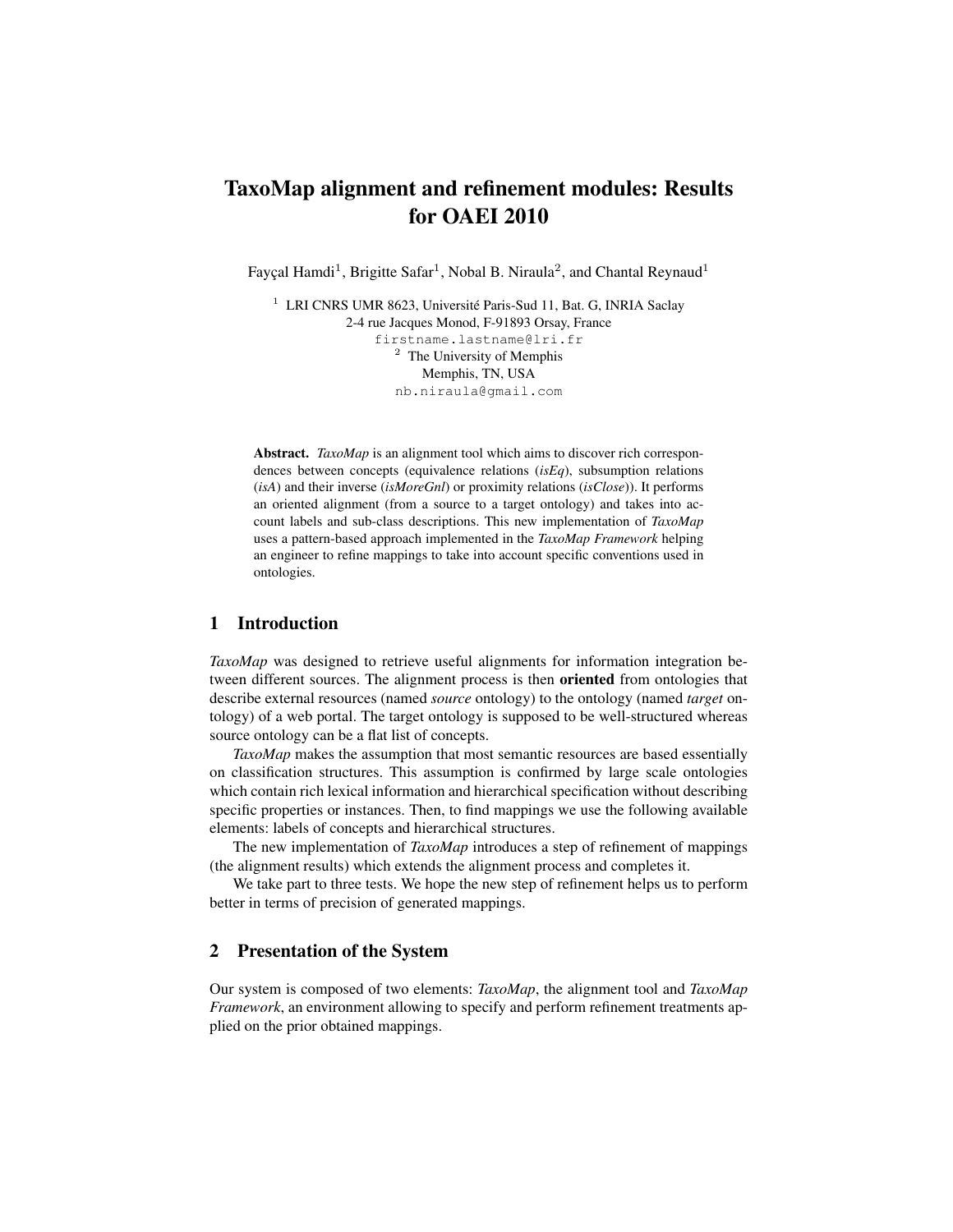#### 2.1 State, Purpose and General Statement

*TaxoMap* has been designed to align owl ontologies  $O = (C, H)$ . C is a set of concepts characterized by a set of labels and  $H$  is a subsumption hierarchy which contains a set of *isA* relationships between nodes corresponding to concepts. The alignment process is an oriented process which tries to connect the concepts of a source ontology  $O<sub>S</sub>$  to the concepts of a target ontology  $O_T$ . The correspondences found are equivalence relations (*isEq*), subsumption relations (*isA*) and their inverse (*isMoreGnl*) or proximity relations (*isClose*).

To identify these correspondences, *TaxoMap* implements techniques which exploit the labels of the concepts and the subsumption links that connect the concepts in the hierarchy. The morpho-syntactic analysis tool, *TreeTagger* [1], is used to classify the words of the labels of the concepts and to divide them into two classes, *full words* and *complementary words*, according to their category and their position in the labels. At first the repartition between *full* and *complementary words* is used by a similarity measure that compares the tri-grams of the labels of the concepts [2] and gives more weight to the common *full words*. Then it is also used by the alignment techniques. For example, one technique named *LabelInclusion* generates an *isA* mapping between  $c_s$  and  $c_{tmax}$  if (1) the concept  $c_{tmax}$  is the concept of  $O<sub>T</sub>$  having the highest similarity value with the concept  $c_s$  of  $O_s$ , (2) one of the labels of  $c_{tmax}$  is included in one of the labels of  $c_s$ , (3) all the words of the included label of  $c_{tmax}$  are classified as *full words* by *TreeTagger*.

Given a concept  $c_S$  of the ontology source  $O_S$ , our similarity measure identify the concept  $c<sub>tmax</sub>$  of the target ontology  $O<sub>T</sub>$  which have the highest similarity with  $c<sub>S</sub>$ . The alignment techniques are then used to decide if the concept  $c_S$  can be effectively aligned with this concept  $c<sub>tmax</sub>$  and which relation should be established between the two concepts, or whether, another concept of  $O_T$  must be chosen. A proposed mapping belongs to a single method, a concept of  $O<sub>S</sub>$  can be aligned at most with one concept of  $O_T$ . In contrast, the concepts of  $O_T$  may be involved in several proposed alignments.

The main methods used to extract mappings between a concept  $c_s$  in  $O_s$  and a concept  $c_t$  in  $O_T$  are:

- Label equivalence: An equivalence relationship, *isEq*, is generated if the similarity between one label of  $c_{tmax}$  and one label of  $c_s$  is greater than a threshold (Equiv.threshold).
- Label inclusion (and its inverse): If one of the labels of  $c_{tmax}$  is included in one of the labels of  $c_s$ , and if all words of included label are full words, we propose a subclass relationships  $\langle c_s \rangle$  is  $A \rangle c_{tmax}$ . Inversely, if one of the labels of  $c_s$  is included in one of the labels of  $c_{tmax}$ , we propose the relationships  $\langle c_s \, isMoreGnl$  $c_{tmax} >$ .
- High lexical similarity: If the similarity measure of  $c<sub>tmax</sub>$  is greater than a threshold (HighSim.threshold) and if one of its labels shares at least two full words in common with one of the labels of  $c_s$ , without being including in the labels of  $c_s$ , the heuristic generates the relationship  $\langle c_s \, isClose \, c_{tmax} \rangle$ .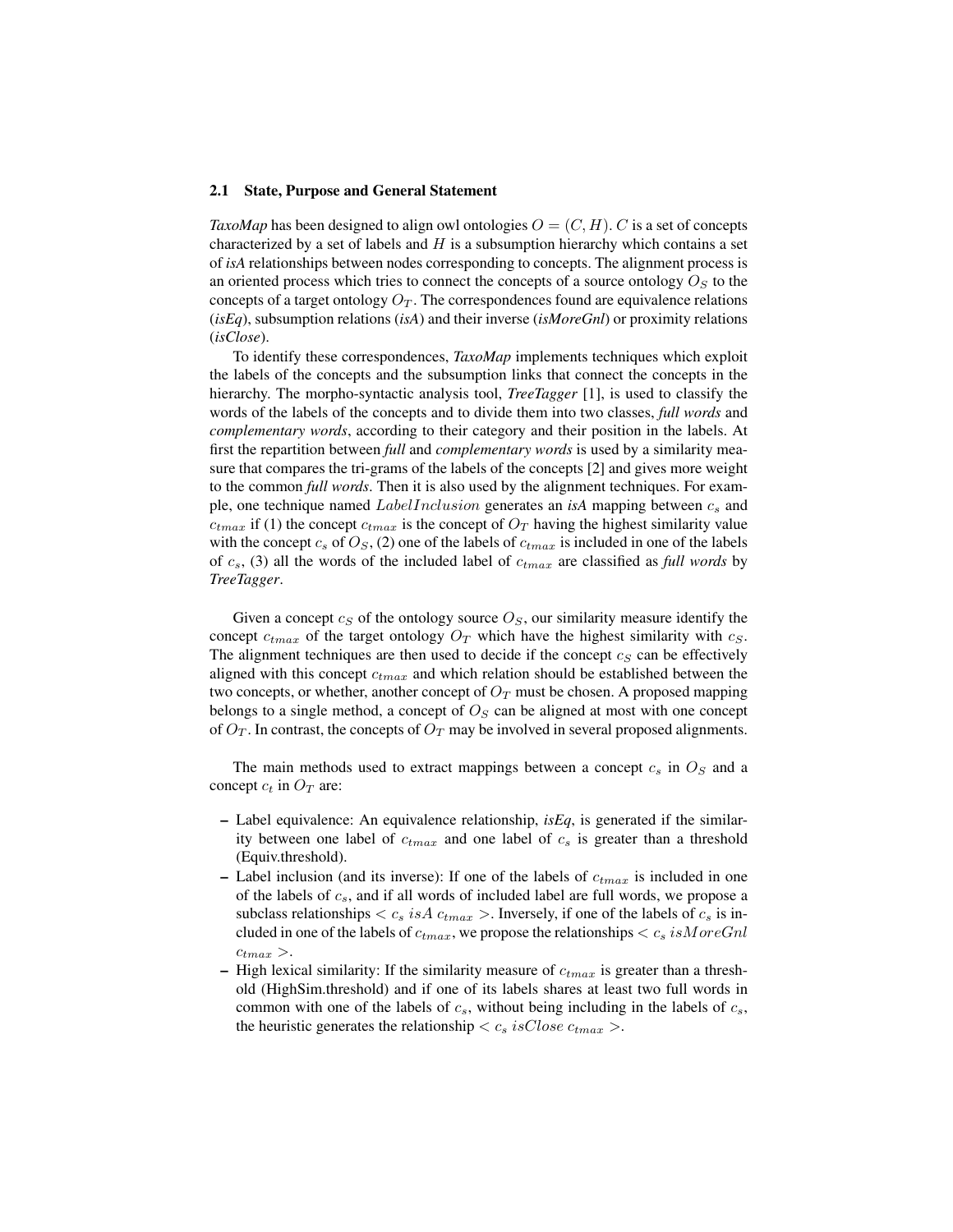- Reasoning on similarity values: Let  $c_{tmax}$  and  $c_{t2}$  be the two concepts in  $O<sub>T</sub>$  with the highest similarity measure with  $c_s$ , the relative similarity is the ratio of  $c_{t2}$ similarity on similarity  $c_{tmax}$ . If the relative similarity is lower than a threshold (isA.threshold), one of the two following techniques can be used:
	- the relationship  $\langle c_s \ is \text{Close } c_{tmax} \rangle$  is generated if the similarity of  $c_{tmax}$ is greater than a threshold (isClose.thresholdMax).
	- an is A relationship is generated between  $c_s$  and the father of  $c_{tmax}$  if the similarity of  $c_{tmax}$  is greater than a second threshold (isA.thresholdMax).
- Best similarity: If none of the above techniques is applicable, the relationship  $\langle c_s \rangle$ isClose  $c_{tmax} >$  is generated if the similarity of  $c_{tmax}$  is greater than a threshold (Better.thresholdMax).
- Property similarity: Two classes  $c_s$  and  $c_t$  are likely to be aligned if they share the same properties. Our property similarity is computed using Degree of Commonality Coefficient presented in [8].

Mappings identified by *TaxoMap* are generated in the Alignment format used as a standard in the OAEI campaign. We added to this format the information about the names of the techniques that generated mappings. The aim is to facilitate the specification of treatments exploiting the mappings generated by those techniques. All these pieces of information are stored in a relational mappings database which can then be queried using *SQL* queries. This allows, in particular, to present the generated mappings to the expert in the validation phase, technique by technique.

In the OAEI campaigns, only equivalence relations are evaluated in the alignment contest. This has important implications on our results:

- 1. None of the mappings generated by the label inclusion techniques that lead to a subsumption relation is A is considered as such. Most of them are wrong if they are converted into equivalence relation.
- 2. Moreover, while it is natural to consider that several different concepts can be relied by a subsumption relation to the same concept, the conversion of subsumption relation into equivalence relation leads to the creation of multiple equivalence relations for a same concept.
- 3. As a concept of  $O_T$  must have only one equivalent concept in  $O_S$  in OAEI campaigns, if we consider the mappings leading to subsumption or proximity relations, all mappings which connect a concept of  $O<sub>S</sub>$  to a concept of  $O<sub>T</sub>$  which is already involved in an equivalence relation are false.

We will see in the next section how the *TaxoMap* refinement module [7] will allow us to remove these incorrect mappings.

## 2.2 TaxoMap Framework

We proposed an environment allowing to specify and perform treatments applied on the prior obtained mappings. At first, this environment will be used to improve the quality of an alignment provided by *TaxoMap*. Subsequently, it will be used for other treatments based on mappings as enriching, restructuring or merging ontologies.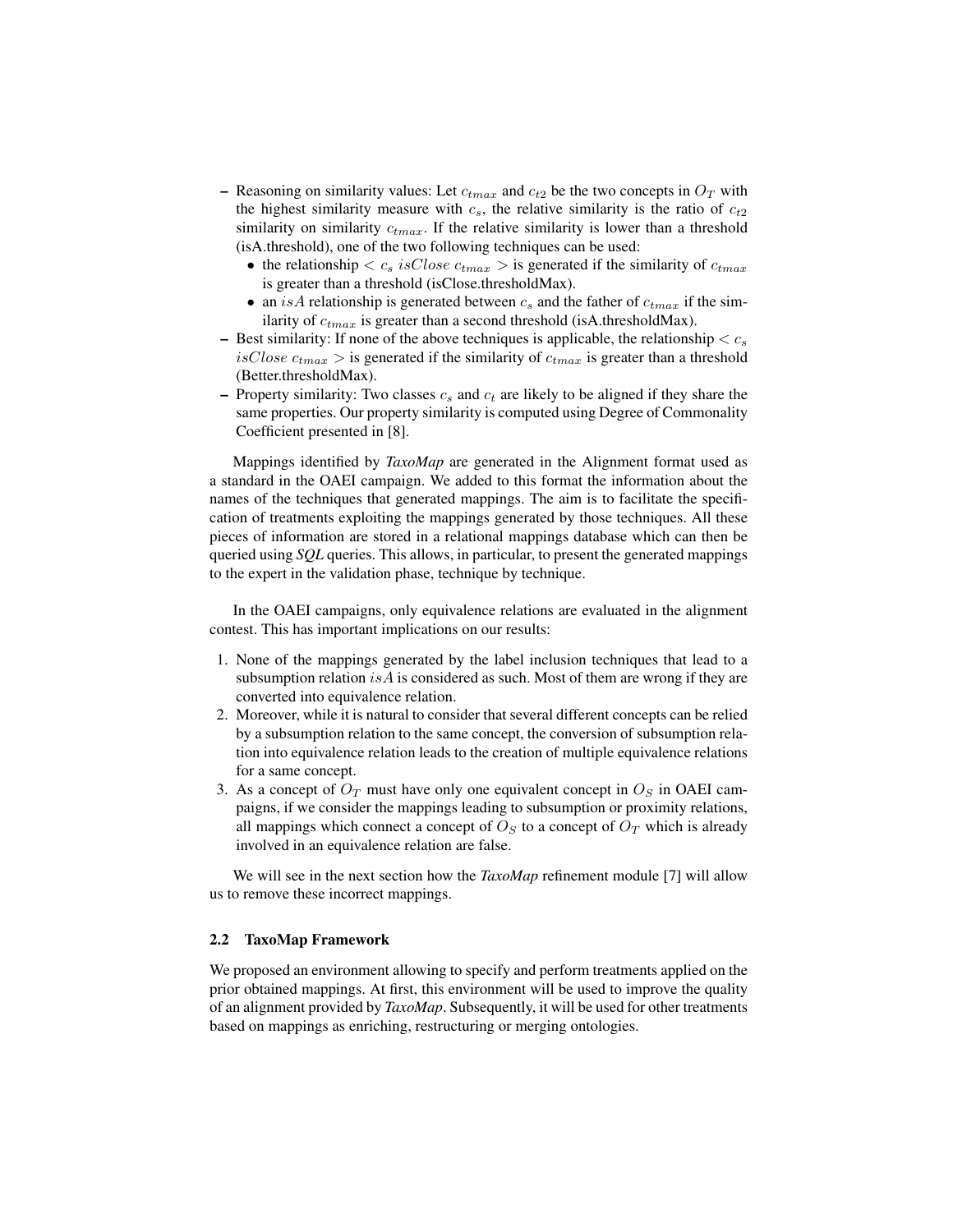An important feature of the approach is to allow a declarative specification of treatments based on particular alignment results, concerning particular ontologies and using a predefined vocabulary. Treatments which can be specified depend on the characteristics of the concerned ontologies and on the task to be performed (at first mapping refinement and subsequently ontology merging, restructuring, enriching). These treatments are thus associated to independent specification modules, one for each task, each having their own vocabulary. The approach is extensible and a priori applicable to any treatment based on alignment results.

We present the Mapping Refinement Pattern Language (MRPL) used to specify mapping refinement pattern. This language differs from the one defined in [3] especially because it includes patterns which test the existence of mappings generated by alignment techniques.

The vocabulary of MRPL contains:

- *a set of predicate constants*. We distinguish three categories of predicate constants: the predicate constants relating to the type of techniques applied in the identification of a mapping by TaxoMap, the predicate constants expressing structural relations between concepts of a same ontology, the predicate constants expressing terminological relations between labels of concepts.
- *a set of individual constants*: {a, b, c, ...}
- *a set of variables:*  $\{x, y, z, \dots, \}$  where  $\bot$  is an unnamed variable used to represent parameters which do not need to be precised.
- *a set of built-in predicates:* {Add M apping, Delete M apping}
- *a set of logical symbols*: {∃, ∧, ¬}

MRPL allows the definition of a **context part** which must be satisfied to make the execution of a pattern possible, and of a solution part which expresses the process to achieve when the context part is satisfied.

## Context part of pattern

The context part tests (1) the technique used to identify the considered mapping, (2) the structural constraints on mapped elements, for example, the fact that they are related by a subsumption relation to concepts verifying or not some properties, or (3) the terminological constraints, for example, the fact that the labels of a concept are included in the labels of other concepts. These conditions are represented using formulae built from predicate symbols. So, we distinguish three kinds of formula according to the kind of predicate symbols used.

The formulae related to the type of techniques applied in the identification of a mapping by TaxoMap. By testing the existence in the mappings database of a particular relation generated by a given technique, we build formulae that implicitly test the conditions for the application of this technique. For example the formula  $is A Strict Inclusion(x, y)$  tests the existence of a mapping *isA* generated between two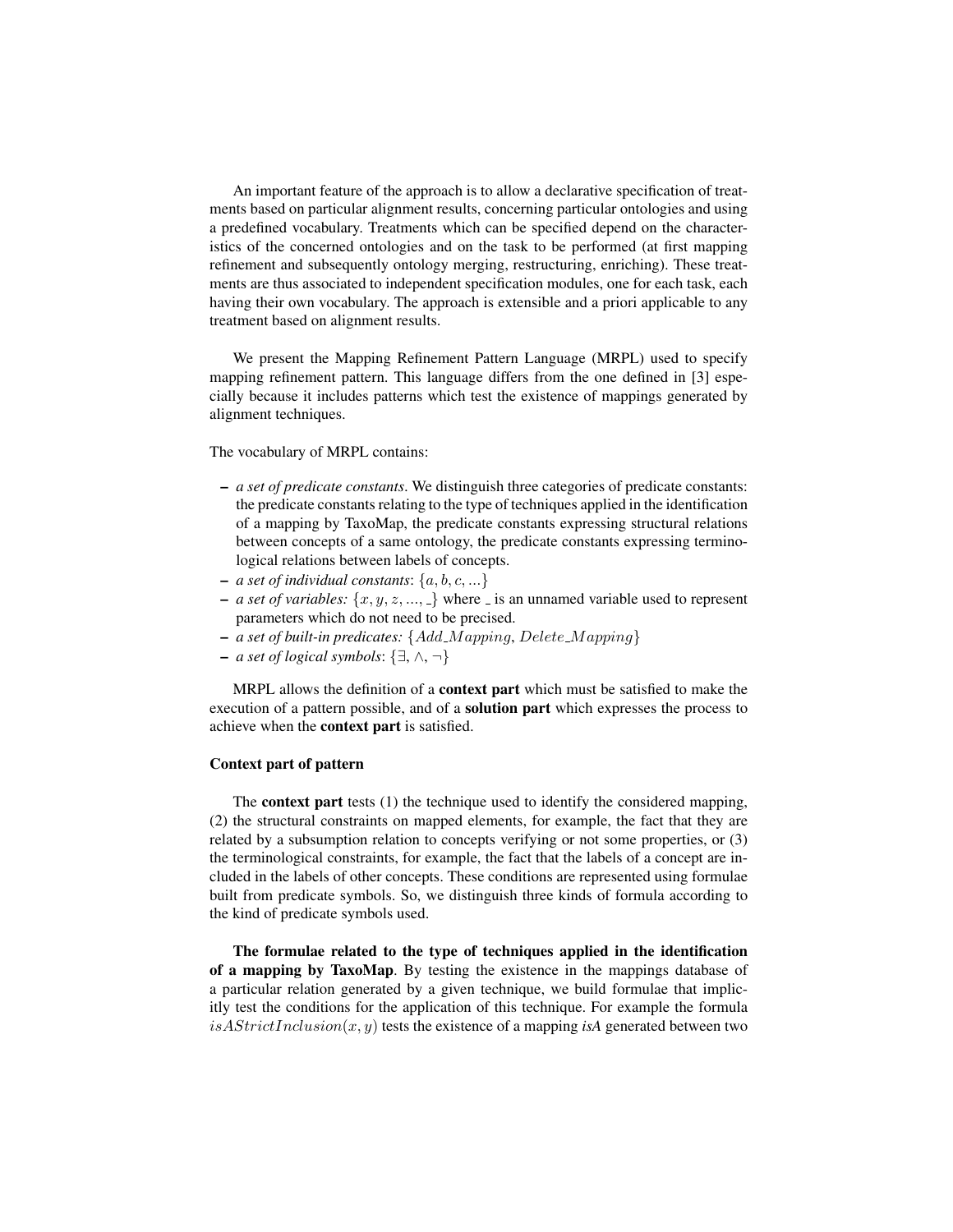concepts x and y using the technique searching  $LabelInclusion$ ,  $t_2$ . It validates implicitly at the same time all the conditions for the application of  $t_2$ , i.e. (1) the concept y is the concept of  $O_T$  having the highest similarity value with the concept x of  $O_S$ , (2) one of the labels of  $y$  is included in one of the labels of  $x$ , and (3) all the words of the labels of y are classified as *full words* by *TreeTagger*. TaxoMap includes several alignment techniques. Thus, several predicate symbols leading to formulae of that kind are needed. More formally, let:

 $R_M = \{isEq, isA, isMoreGnl, isClose\}$ , the set of correspondence relations used by TaxoMap,

 $T = \{t_1, t_2, \dots, t_n\}$ , the set of techniques.

 $T_M$ , the table storing generated mappings in the form of 4-tuple  $(x, y, r, t)$  where  $x \in C_S, y \in C_T, r \in R_M, t \in T$ . The pairs of variables  $(x, y)$  which can instantiate these formulae will take their values in the set  $(x, y) | (x, y, r, t) \in T_M$ . The predicate symbols necessary for the task of refinement presented in this paper are  $isEquivalent$ and *isAStrictInclusion* the semantics of which are the following:

- $-$  is Equivalent $(x, y)$  is true iff  $\exists (x, y, is Eq, t_1) \in T_M$
- isAStrictInclusion(x, y) is true iff  $\exists$ (x, y, isA, t<sub>2</sub>) ∈ T<sub>M</sub>
- $-$  mapping $(x, y)$  is true iff  $\exists (x, y, \ldots) \in T_M$

The formulae expressing structural relations between concepts  $x$  and  $y$  of the same ontology  $O = (C, H)$ . Since the aim of *TaxoMap* is the alignment of taxonomies, the structural relations considered here are subsumption relations. If the approach was used with another alignment tool, other relations could be considered. Note that the instances of variables in these formulae will be constrained, either directly because they instantiate the previous formulae, related to the type of the applied techniques, or indirectly by having to be in relation with other instances.

- $-$  isSubClassOf(x, y, O) is true  $\Leftrightarrow$  isA(x, y)  $\in$  H
- $-$  is  $ParentOf(x, y, O)$  is true  $\Leftrightarrow$  is  $A(y, x) \in H$
- conceptsDifferent(x, y) is true  $\Leftrightarrow ID(x) \neq ID(y)$  with  $ID(x)$  is the identifier of the concept x.

The formulae expressing terminological relations between the labels of the concepts: not detailed here because not used in the examples of this paper.

## Solution part of pattern

A context part is associated to a solution part which is a set of actions to be performed. This set of actions is modeled by a conjunction of built-in predicates executed in a database. The built-in predicates are defined as follows:

- Add\_Mapping $(x, y, r)$  has the effect of adding a tuple to the table  $T_M$  which becomes  $T_M \cup \{(x, y, r, t)\}\$  where r and t are fixed in the treatment condition by instantiating the predicate corresponding to the type of technique associated with the considered mapping.
- Delete Mapping $(x, y, z)$  has the effect of removing a tuple from the table  $T_M$ which becomes  $T_M - \{(x, y, \ldots)\}.$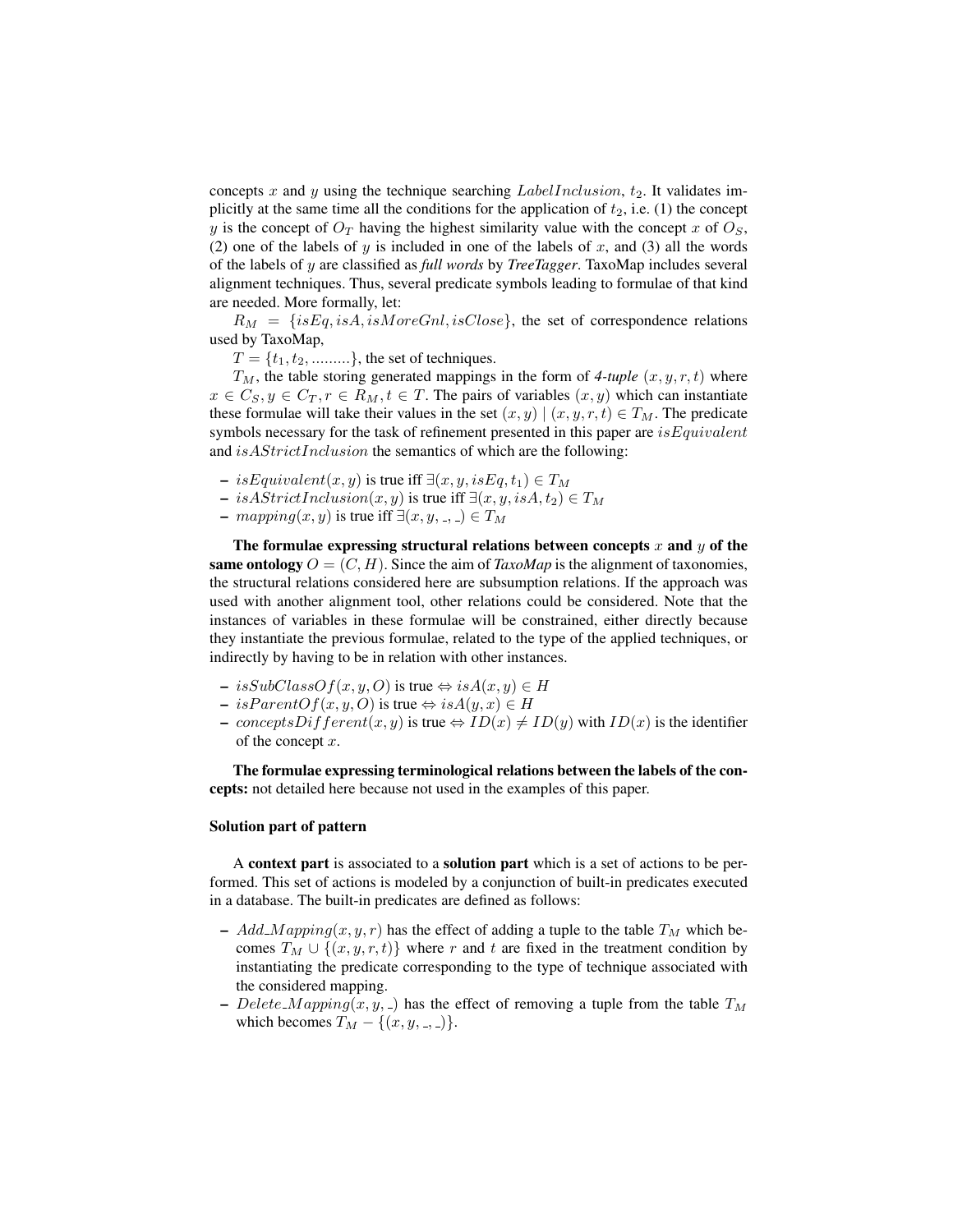#### Mapping Refinement Pattern used in OAEI

**Pattern-1:** This pattern concerns mappings generated by the technique  $t_1$ , connecting by an equivalence relationship a concept  $y$  of the target ontology  $O_T$  with a concept x of the source ontology  $O_S$ . Because a concept y of the target ontology  $O_T$  must be involved in at most one equivalence relation, mappings involving  $y$  and obtained from other techniques than  $t_1$  should be removed.

#### *Context part of Pattern-1:*

 $\exists x \exists y \ (isEquivalent(x, y))$  $\land \exists z \ (mapping(z, y) \land conceptDifferent(z, x)))$ *Solution part of Pattern-1:*  $Delete\_Mapping(z, y, z)$ 



Fig. 1. Illustration of Pattern-1

Pattern-2: For the anatomy subtask 4, if we know a set of reference mappings, and we know that the pair  $(x, y)$  belongs to this set, we could express a new refinement pattern to remove generated mappings that relie to the concept  $y$  of the target ontology, concepts  $z$  of the source ontology other than  $x$ .

We should define the new predicate  $referenceMapping(x, y)$  as follow:  $referenceMapping(x, y)$  is true iff  $\exists (x, y) \in Set\_Reference\_Mapping$ .

#### *Context part of Pattern-2:*

 $\exists x \exists y$  (referenceMapping $(x, y)$ )  $\land \exists z \ (mapping(z, y) \land conceptDifferent(z, x)))$ *Solution part of Pattern-2:*  $Delete\_Mapping(z, y, z)$ 

## 2.3 Link to the system and parameters file

*TaxoMap* requires:

– Java (Version 1.6 and above  $)^3$ 

The version of *TaxoMap* used in 2010 contest can be downloaded from:

– http://www.lri.fr/ hamdi/TaxoMap/TaxoMap.html

<sup>&</sup>lt;sup>3</sup> http://java.sun.com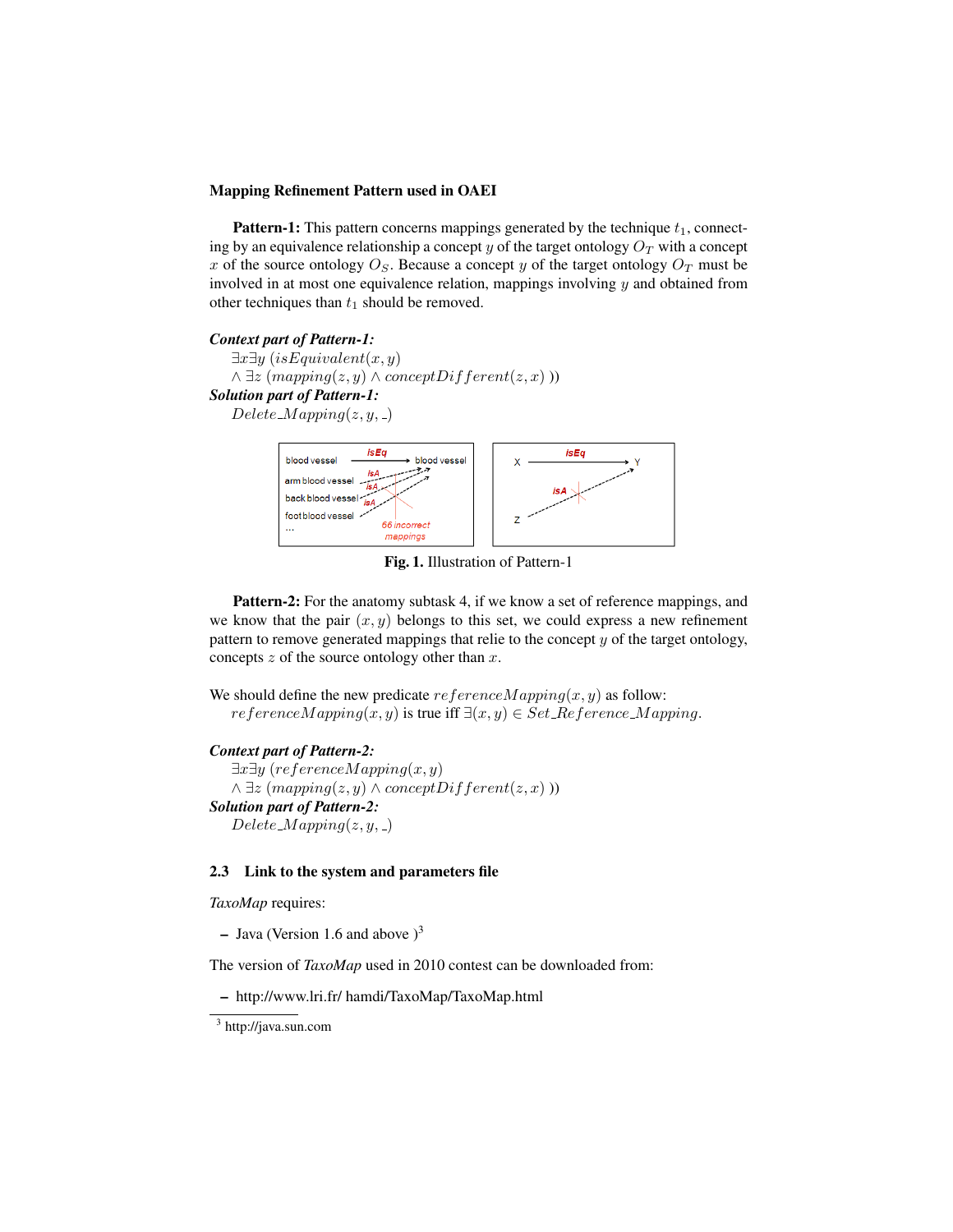#### 2.4 Link to the Set of Provided Alignments

The alignments produced by *TaxoMap* are available at the following URLs: http://www.lri.fr/˜hamdi/OAEI10/

# 3 Results

#### 3.1 Benchmark Tests

Since our algorithm only provides mapping for concepts, the recall is low even for the reference alignment. The overall results show a slight improvement over those the last year.

#### 3.2 Anatomy Test

The anatomy real world case is to match the Adult Mouse Anatomy (denoted by *Mouse*) and the NCI Thesaurus describing the human anatomy (tagged as *Human*). *Mouse* has 2,744 classes, while *Human* has 3,304 classes. We considered *Human* as the target ontology as is it well structured and larger than *Mouse*. *TaxoMap* performs the alignment in about 12 minutes.

|                                    | Task#1   | Task $#2$ | Task $#3$ |
|------------------------------------|----------|-----------|-----------|
| $\#$ Computed Mappings             | 1449     | 1 1 2 7   | 2 3 5 7   |
| Precision without Refinement       | 0.779    | 0.929     | 0.477     |
| $#$ Removed Mappings               | 226      | 32        | 945       |
| $#$ Submitted Mappings             | 1 2 2 3  | 1 0 9 5   | 1412      |
| Precision                          | 0.924    | 0.956     | 0.838     |
| $\Delta$ Precision with Refinement | $+0.145$ | $+0.027$  | $+0.361$  |
| Recall                             | 0.743    | 0.689     | 0.774     |
| F-measure                          | 0.824    | 0.801     | 0.802     |

Table 1. Results of *TaxoMap* in the different tasks

As only equivalence relationships will be evaluated in the alignment contest, we did not use this year the techniques which generate  $isA$  relationship (except in the subtask 3) and we change *isClose* mapping to equivalence. In addition, we use the refinement pattern described above to delete mappings between a concept of the target ontology that was already aligned with an equivalence mapping. As a result, we found fewer mappings than last year but the precision is better [4].

## 3.3 Directory Test

The directory task consists of Web sites directories like Google, Yahoo! or Looksmart. Two modalities are proposed this year: